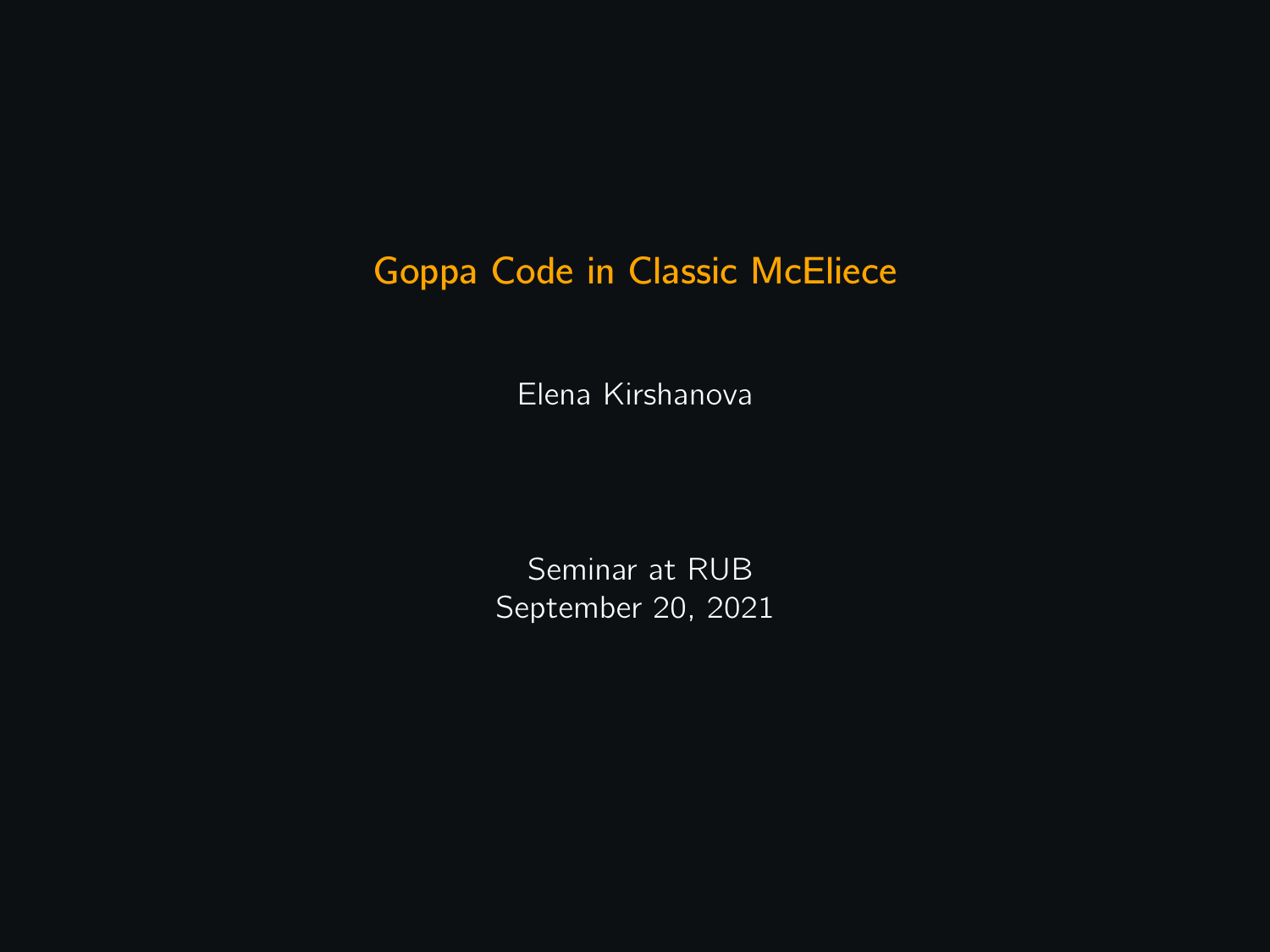I. Goppa Code: definition, encoding, decoding II. Goppa Code in Classic McEliece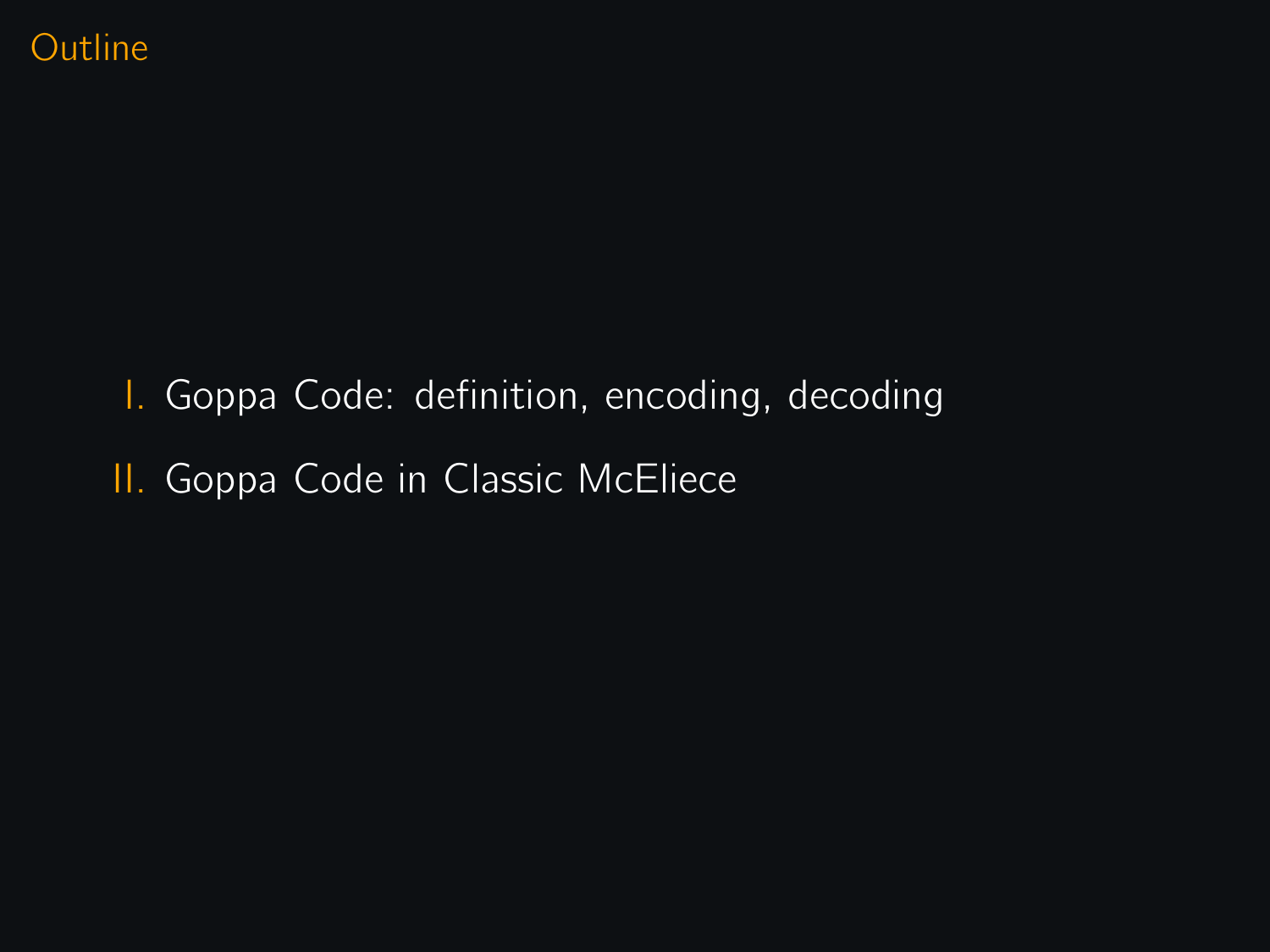Part I

Goppa Code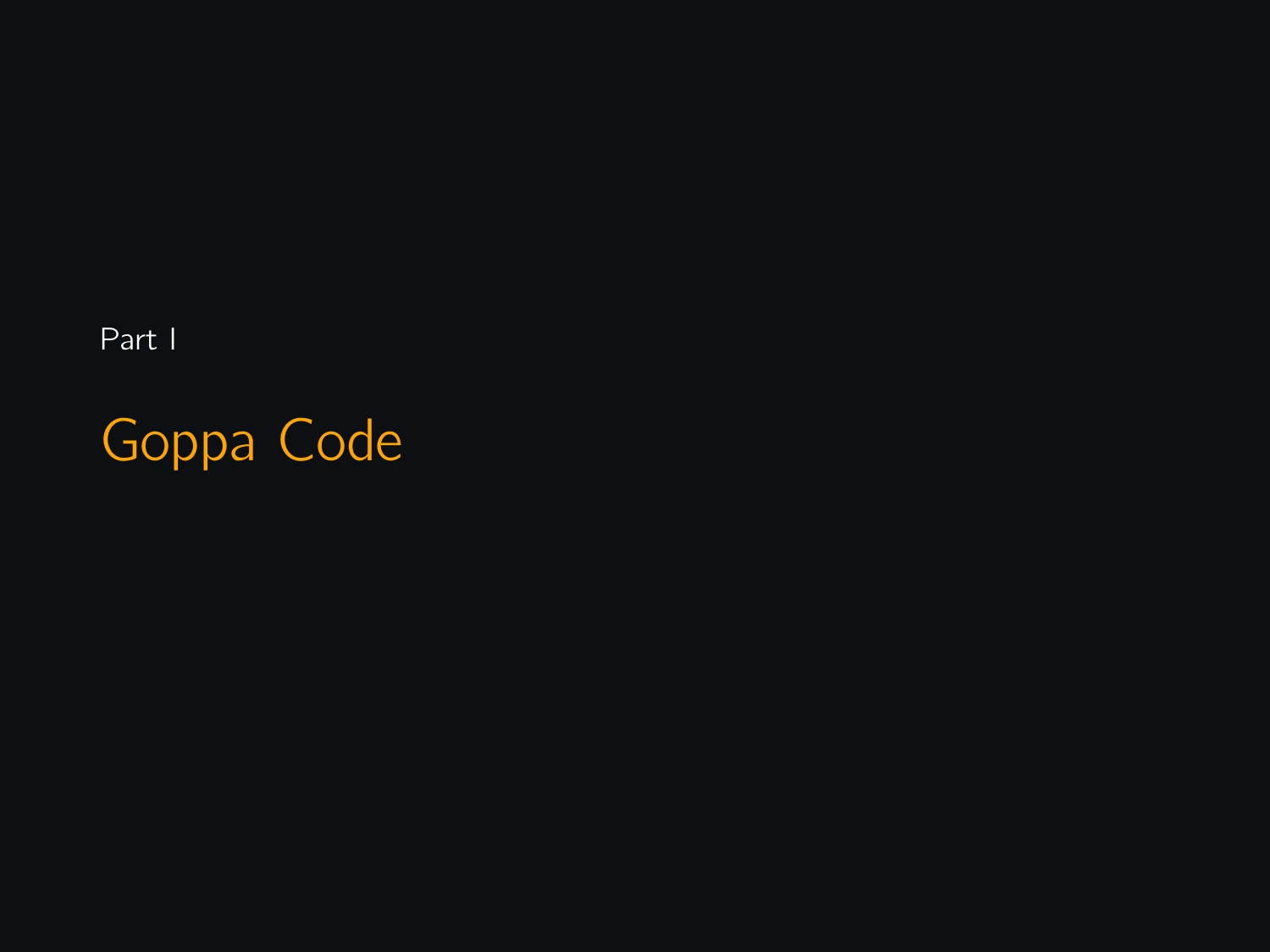#### Goppa Code: definition

Fix the following parameters:

- $m \geq 1$ , prime  $q \geq 2$  define  $\mathbb{F}_{q^m}$
- $\bullet$   $L = {\alpha_1, \ldots, \alpha_n} \subset \mathbb{F}_{q^m}$ ,  $\alpha_i$  are distinct,  $n \leq q^m$
- $g(x) \in \mathbb{F}_{q^m}[x]$ ,  $\deg g(x) \leq t$  s.t.  $g(\alpha_i) \neq 0$   $\forall i$ .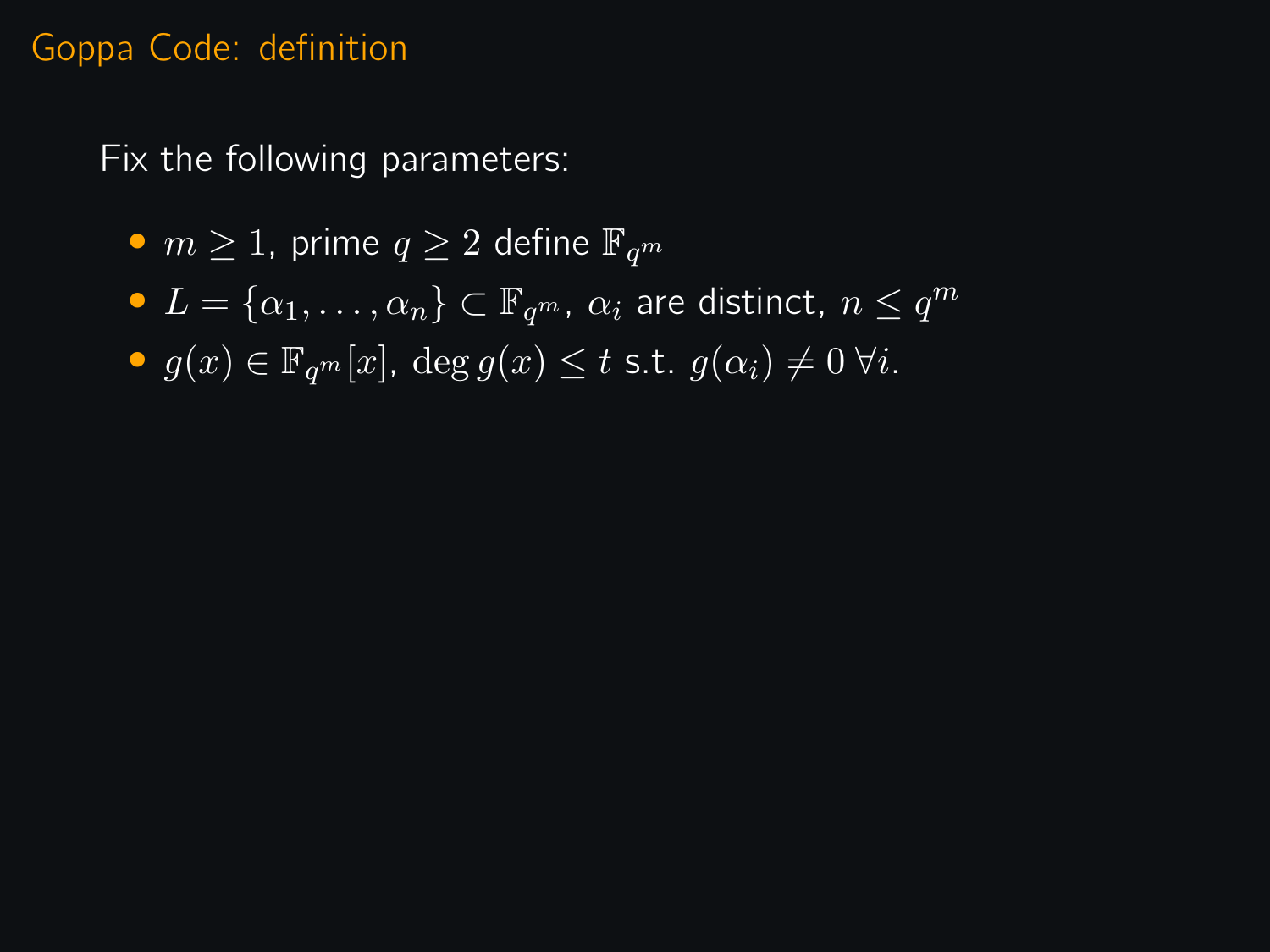#### Goppa Code: definition

Fix the following parameters:

\n- $$
m \geq 1
$$
, prime  $q \geq 2$  define  $\mathbb{F}_{q^m}$
\n- $L = \{\alpha_1, \ldots, \alpha_n\} \subset \mathbb{F}_{q^m}$ ,  $\alpha_i$  are distinct,  $n \leq q$
\n- $g(x) \in \mathbb{F}_{q^m}[x]$ , deg  $g(x) \leq t$  s.t.  $g(\alpha_i) \neq 0$   $\forall i$ .
\n

Goppa Code  $C$  of length  $n$  is

$$
C = \Gamma(L, g) = \left\{ c \in \mathbb{F}_q^n : \sum_{i=1}^n \frac{c_i}{x - \alpha_i} = 0 \mod g(x) \right\}
$$

 $\leq q^m$ 

Easy to check:  $\frac{1}{x-\alpha_i} = -\frac{g(x)-g(\alpha_i)}{x-\alpha_i}$  $rac{y-g(\alpha_i)}{x-\alpha_i}g$  $^{-1}(\alpha_i) \bmod g(x)$ .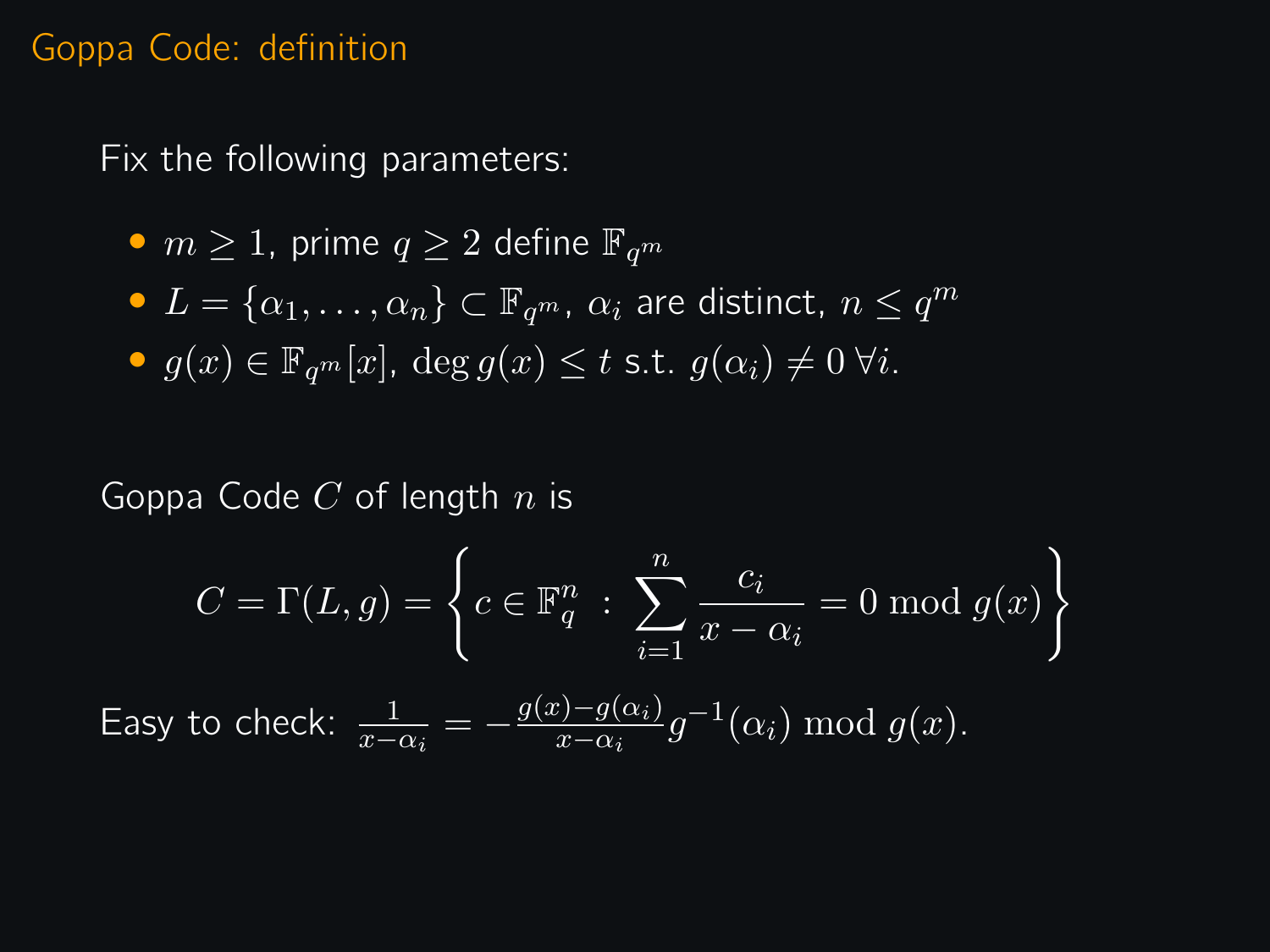#### Goppa Code: definition

Fix the following parameters:

\n- $$
m \geq 1
$$
, prime  $q \geq 2$  define  $\mathbb{F}_{q^m}$
\n- $L = \{\alpha_1, \ldots, \alpha_n\} \subset \mathbb{F}_{q^m}$ ,  $\alpha_i$  are distinct,  $n \leq q$
\n- $g(x) \in \mathbb{F}_{q^m}[x]$ , deg  $g(x) \leq t$  s.t.  $g(\alpha_i) \neq 0$   $\forall i$ .
\n

Goppa Code  $C$  of length  $n$  is

$$
C = \Gamma(L, g) = \left\{ c \in \mathbb{F}_q^n : \sum_{i=1}^n \frac{c_i}{x - \alpha_i} = 0 \mod g(x) \right\}
$$

m

Easy to check:  $\frac{1}{x-\alpha_i} = -\frac{g(x)-g(\alpha_i)}{x-\alpha_i}$  $\frac{g(x)-g(x_i)}{x-\alpha_i}g^{-1}(\alpha_i) \bmod g(x).$ 

In Classic McEliece,  $q = 2$  and  $q(x)$  is monic, irreducible.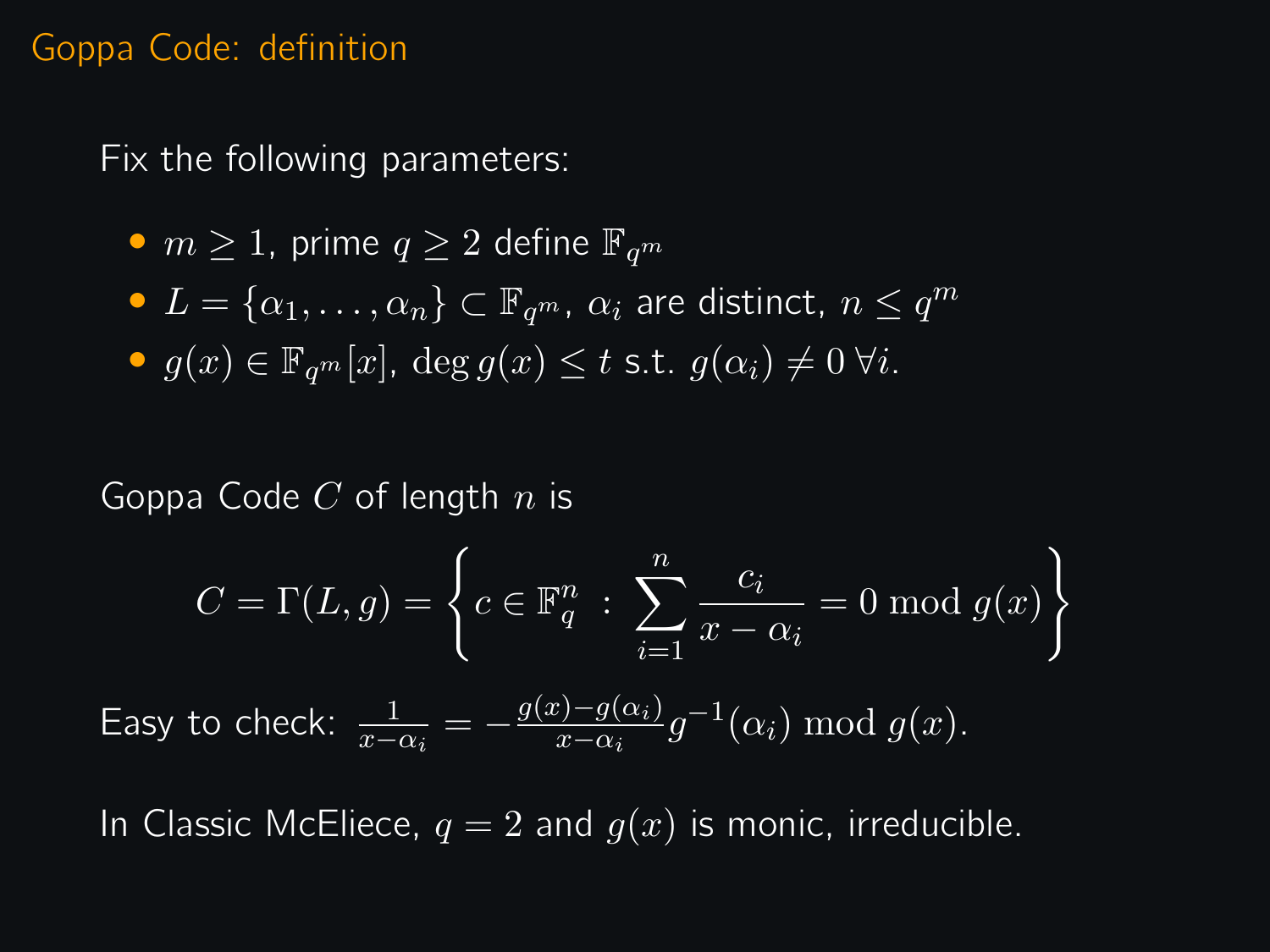Write  $g(x) = \sum_{i=0}^t g_i x^i, \, g_i \in \mathbb{F}_{q^m}$ , look at  $\frac{g(x)-g(\alpha_i)}{x-\alpha_i} = 0$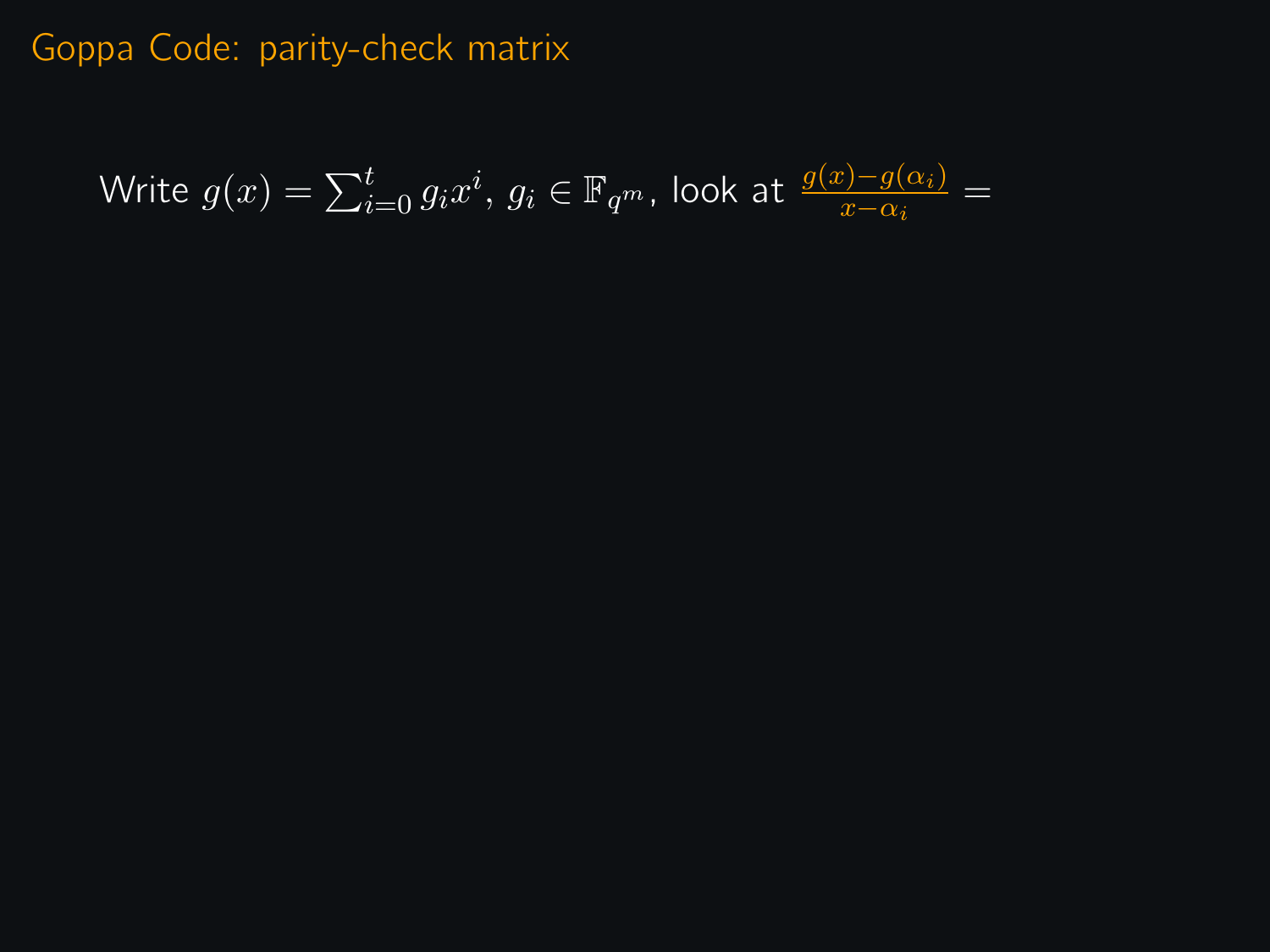Write 
$$
g(x) = \sum_{i=0}^{t} g_i x^i
$$
,  $g_i \in \mathbb{F}_{q^m}$ , look at  $\frac{g(x) - g(\alpha_i)}{x - \alpha_i} =$   

$$
\frac{g_t(x^t - \alpha_i^t) + \ldots + g_1(x - \alpha_i) + g_0 \cdot 0}{x - \alpha_i} =
$$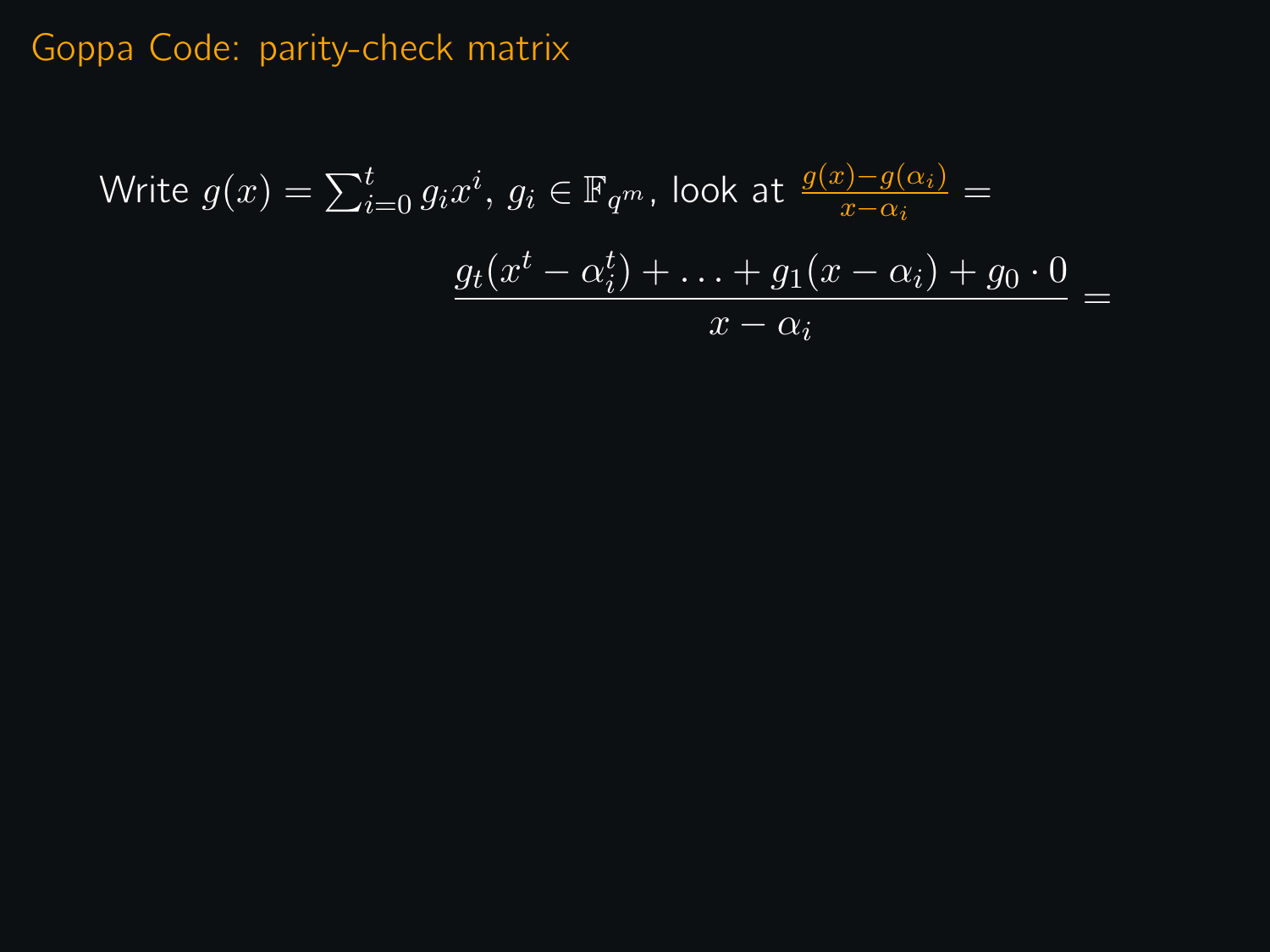Write 
$$
g(x) = \sum_{i=0}^{t} g_i x^i, g_i \in \mathbb{F}_{q^m}
$$
, look at 
$$
\frac{g(x) - g(\alpha_i)}{x - \alpha_i} =
$$

$$
\frac{g_t(x^t - \alpha_i^t) + \ldots + g_1(x - \alpha_i) + g_0 \cdot 0}{x - \alpha_i} =
$$

$$
g_t \cdot (x^{t-1} + \alpha_i x^{t-2} + \ldots + \alpha_i^{t-1}) + \ldots + g_2 \cdot (x + \alpha_i) + g_1.
$$
Look at the coefficients of a codeword 
$$
\sum c_i \frac{g(x) - g(\alpha_i)}{x - \alpha_i} g^{-1}(\alpha_i).
$$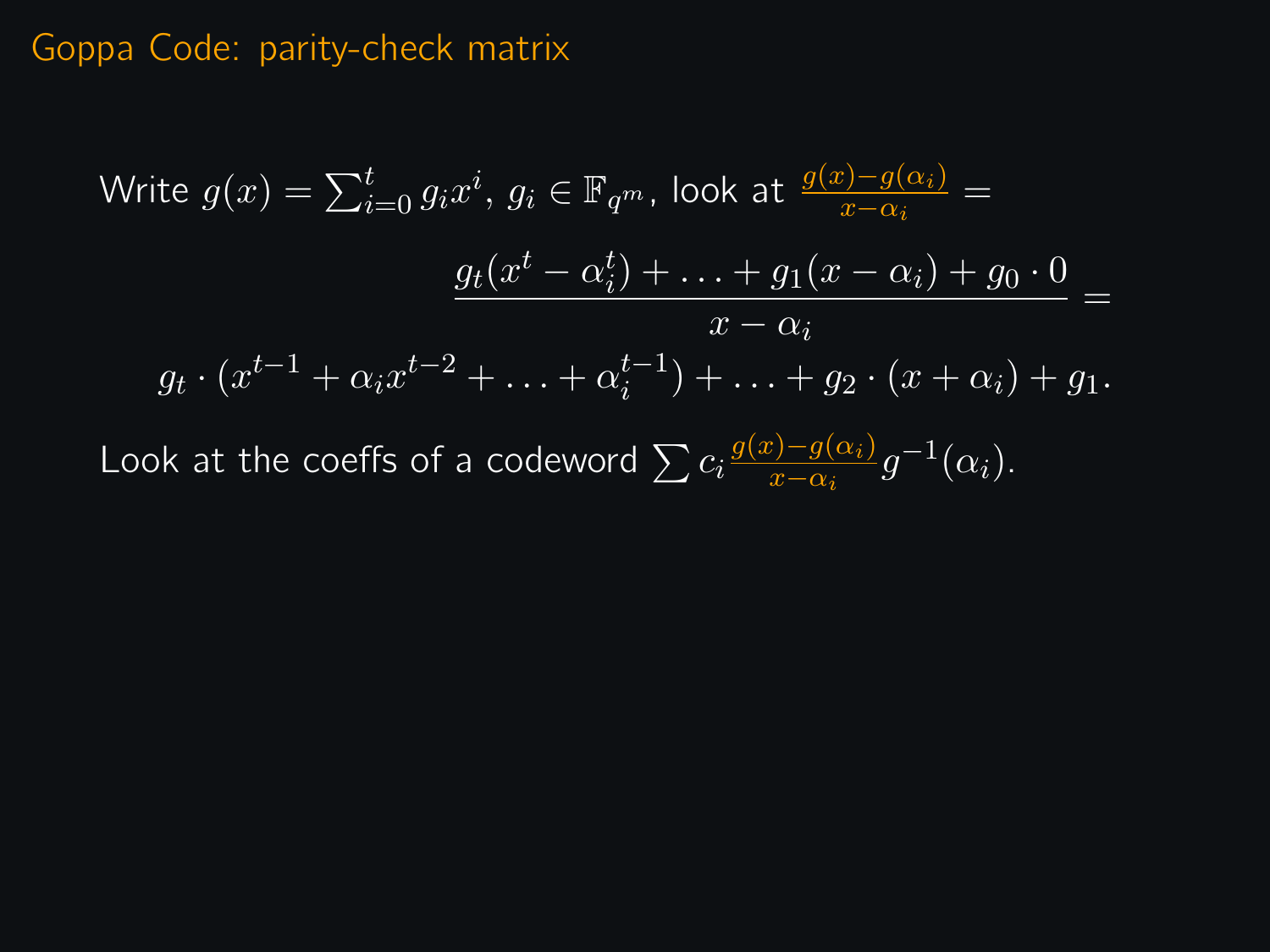Write 
$$
g(x) = \sum_{i=0}^{t} g_i x^i, g_i \in \mathbb{F}_{q^m}
$$
, look at 
$$
\frac{g(x) - g(\alpha_i)}{x - \alpha_i} =
$$

$$
\frac{g_t(x^t - \alpha_i^t) + \ldots + g_1(x - \alpha_i) + g_0 \cdot 0}{x - \alpha_i} =
$$

$$
g_t \cdot (x^{t-1} + \alpha_i x^{t-2} + \ldots + \alpha_i^{t-1}) + \ldots + g_2 \cdot (x + \alpha_i) + g_1.
$$
Look at the coefficients of a codeword 
$$
\sum c_i \frac{g(x) - g(\alpha_i)}{x - \alpha_i} g^{-1}(\alpha_i).
$$

$$
x^{t-1}: g_t \cdot g^{-1}(\alpha_1)c_1 + \ldots + g_t \cdot g^{-1}(\alpha_n)c_n
$$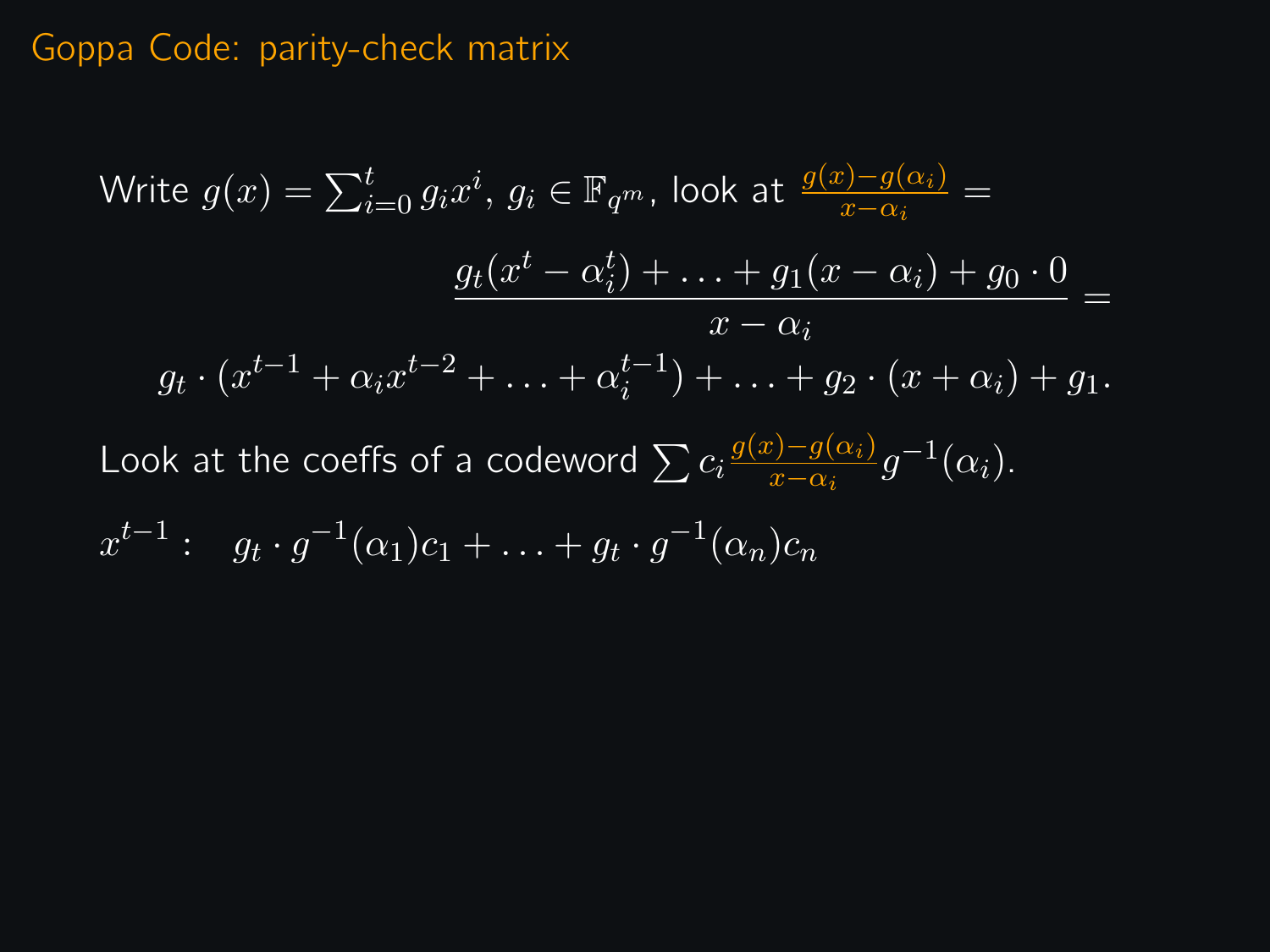Write 
$$
g(x) = \sum_{i=0}^{t} g_i x^i
$$
,  $g_i \in \mathbb{F}_{q^m}$ , look at  $\frac{g(x) - g(\alpha_i)}{x - \alpha_i} =$   
\n
$$
\frac{g_t(x^t - \alpha_i^t) + \ldots + g_1(x - \alpha_i) + g_0 \cdot 0}{x - \alpha_i} =
$$
\n
$$
g_t \cdot (x^{t-1} + \alpha_i x^{t-2} + \ldots + \alpha_i^{t-1}) + \ldots + g_2 \cdot (x + \alpha_i) + g_1.
$$
\nLook at the coefficients of a codeword  $\sum c_i \frac{g(x) - g(\alpha_i)}{x - \alpha_i} g^{-1}(\alpha_i).$   
\n
$$
x^{t-1} : g_t \cdot g^{-1}(\alpha_1)c_1 + \ldots + g_t \cdot g^{-1}(\alpha_n)c_n
$$
  
\n
$$
x^{t-2} : (g_{t-1} + \alpha_1 g_t) \cdot g^{-1}(\alpha_1)c_1 + \ldots + (g_{t-1} + \alpha_1 g_t) \cdot g^{-1}(\alpha_n)c_n
$$
  
\n
$$
\vdots
$$
  
\n
$$
x^0 : (g_1 + \ldots + g_t \alpha^{t-1})g^{-1}(\alpha_1)c_1 + \ldots + (g_1 + \ldots + g_t \alpha^{t-1})g^{-1}(\alpha_n)c_n
$$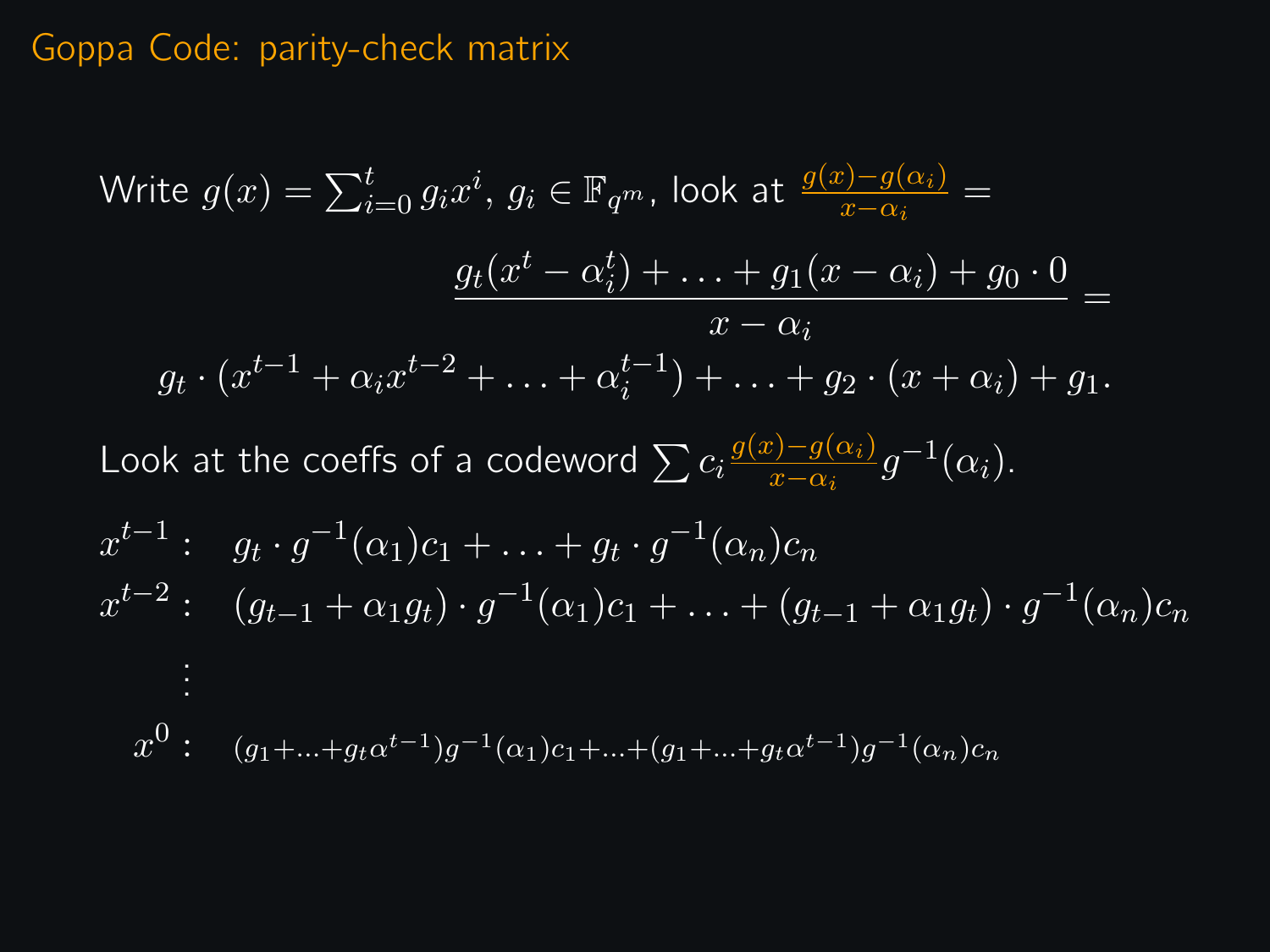# Goppa Code: parity-check matrix  $c\in \Gamma(L,g) \iff \;$  all coeffs of  $x^j$  are  $0 \iff \overline{H}c=0$  for  $\overline{H}\in \mathbb{F}_{q^m}^{t\times n}$

$$
\overline{H} = \left( \begin{array}{cccc} g_t \cdot g^{-1}(\alpha_1) & \cdots & g_t \cdot g^{-1}(\alpha_n) \\ (g_{t-1} + \alpha_1 g_t) \cdot g^{-1} & \cdots & (g_{t-1} + \alpha_1 g_t) \cdot g^{-1}(\alpha_n) \\ \vdots & \ddots & \vdots \\ (g_1 + \cdots + g_t \alpha^{t-1}) g^{-1}(\alpha_1) & \cdots & (g_1 + \cdots + g_t \alpha^{t-1}) g^{-1}(\alpha_1) \end{array} \right) =
$$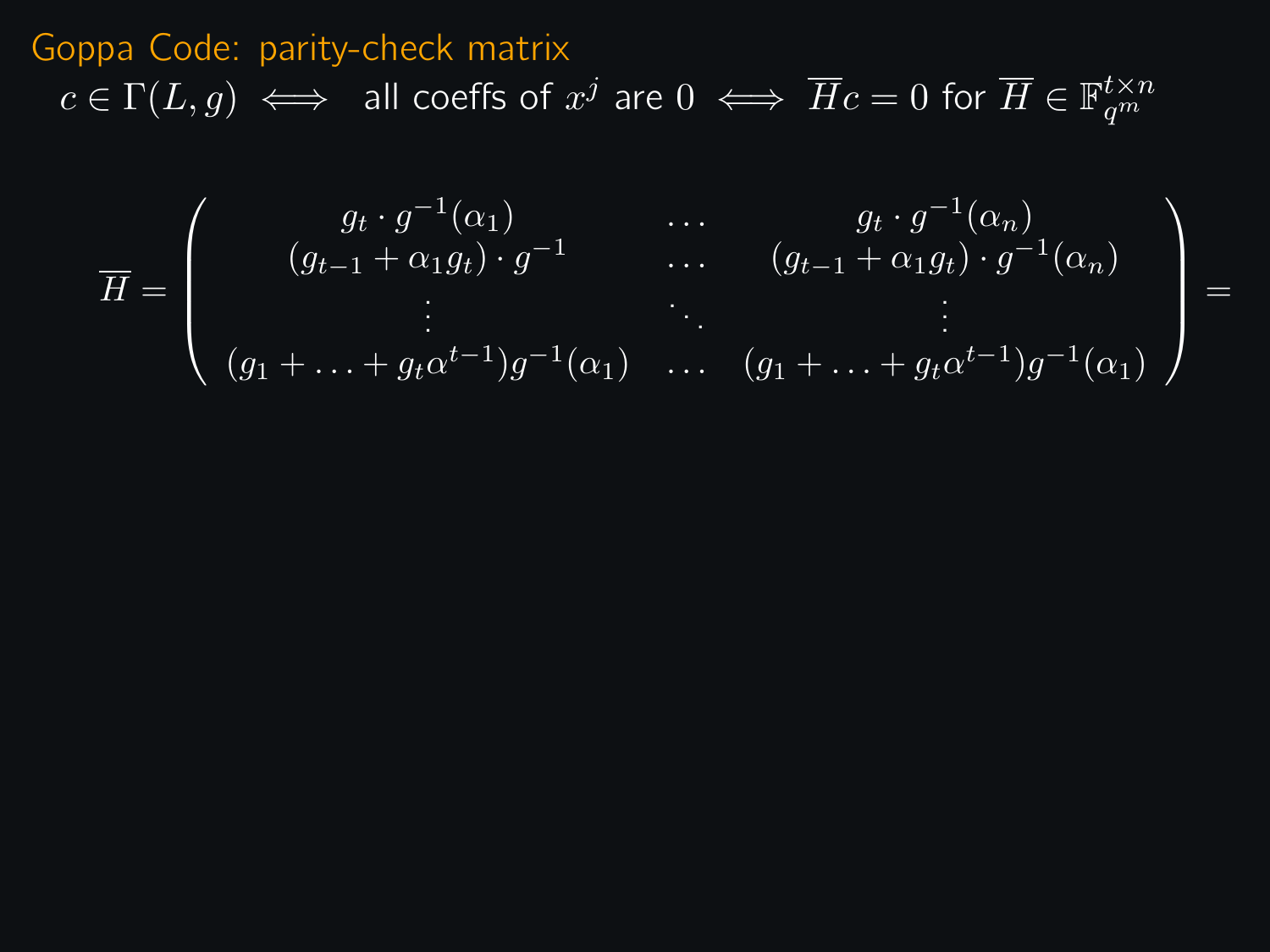### Goppa Code: parity-check matrix  $c\in \Gamma(L,g) \iff \;$  all coeffs of  $x^j$  are  $0 \iff \overline{H}c=0$  for  $\overline{H}\in \mathbb{F}_{q^m}^{t\times n}$

$$
\overline{H} = \left( \begin{array}{cccc} g_t \cdot g^{-1}(\alpha_1) & \cdots & g_t \cdot g^{-1}(\alpha_n) \\ (g_{t-1} + \alpha_1 g_t) \cdot g^{-1} & \cdots & (g_{t-1} + \alpha_1 g_t) \cdot g^{-1}(\alpha_n) \\ \vdots & \ddots & \vdots \\ (g_1 + \ldots + g_t \alpha^{t-1}) g^{-1}(\alpha_1) & \cdots & (g_1 + \ldots + g_t \alpha^{t-1}) g^{-1}(\alpha_1) \end{array} \right) =
$$

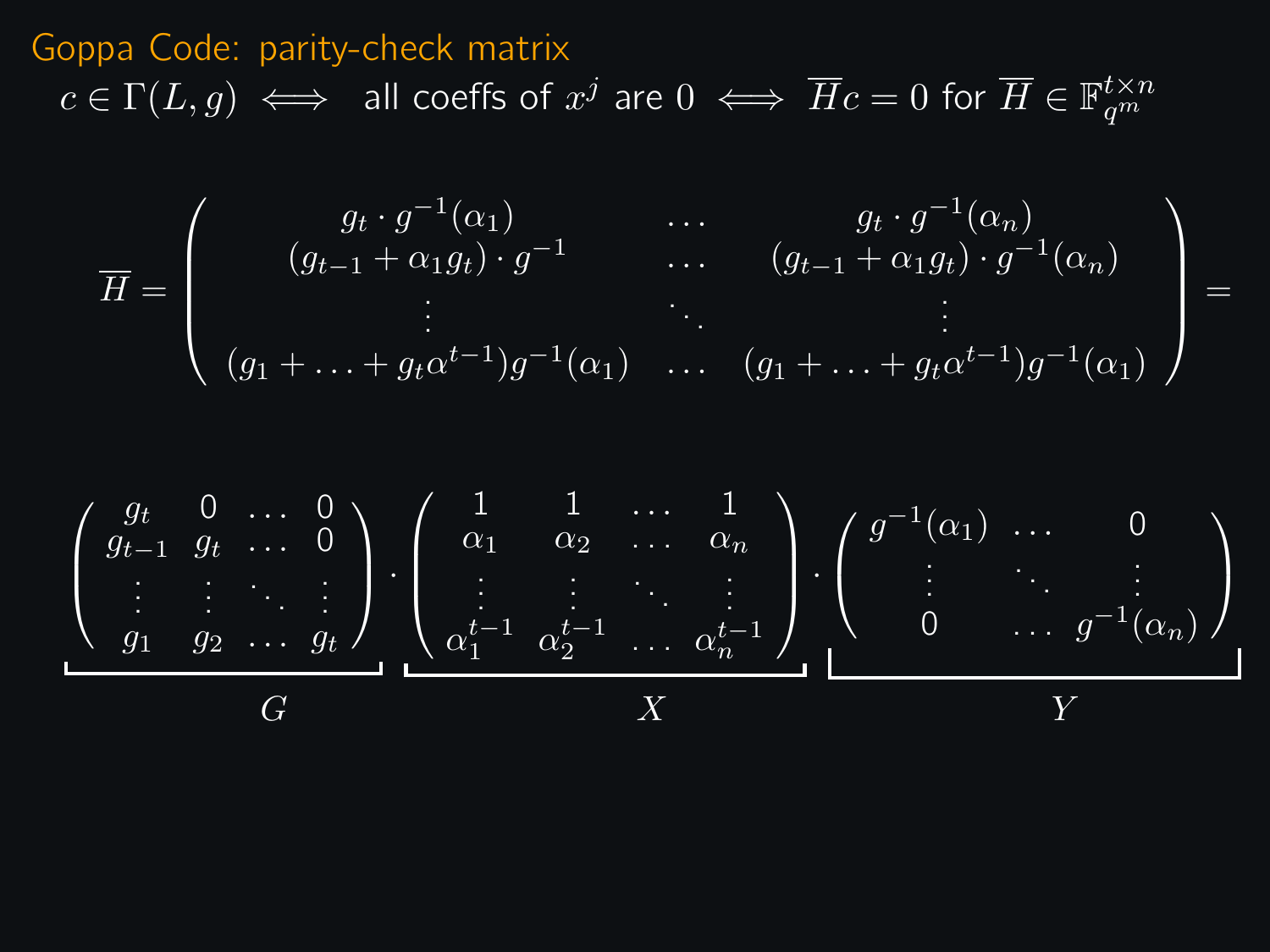# Goppa Code: parity-check matrix  $c\in \Gamma(L,g) \iff \;$  all coeffs of  $x^j$  are  $0 \iff \overline{H}c=0$  for  $\overline{H}\in \mathbb{F}_{q^m}^{t\times n}$

$$
\overline{H} = \left( \begin{array}{cccc} g_t \cdot g^{-1}(\alpha_1) & \cdots & g_t \cdot g^{-1}(\alpha_n) \\ (g_{t-1} + \alpha_1 g_t) \cdot g^{-1} & \cdots & (g_{t-1} + \alpha_1 g_t) \cdot g^{-1}(\alpha_n) \\ \vdots & \ddots & \vdots \\ (g_1 + \ldots + g_t \alpha^{t-1}) g^{-1}(\alpha_1) & \cdots & (g_1 + \ldots + g_t \alpha^{t-1}) g^{-1}(\alpha_1) \end{array} \right) =
$$

$$
\begin{pmatrix}\ng_t & 0 & \dots & 0 \\
g_{t-1} & g_t & \dots & 0 \\
\vdots & \vdots & \ddots & \vdots \\
g_1 & g_2 & \dots & g_t\n\end{pmatrix}\n\cdot\n\begin{pmatrix}\n1 & 1 & \dots & 1 \\
\alpha_1 & \alpha_2 & \dots & \alpha_n \\
\vdots & \vdots & \ddots & \vdots \\
\alpha_1^{t-1} & \alpha_2^{t-1} & \dots & \alpha_n^{t-1}\n\end{pmatrix}\n\cdot\n\begin{pmatrix}\ng^{-1}(\alpha_1) & \dots & 0 \\
\vdots & \ddots & \vdots \\
0 & \dots & g^{-1}(\alpha_n)\n\end{pmatrix}
$$
\n*G* is invertible,  $H = G^{-1}\overline{H} = \begin{pmatrix}\ng^{-1}(\alpha_1) & \dots & g^{-1}(\alpha_n) \\
\alpha_1g^{-1}(\alpha_1) & \dots & \alpha_ng^{-1}(\alpha_n) \\
\vdots & \ddots & \vdots \\
\alpha_1^{t-1}g^{-1}(\alpha_1) & \dots & \alpha_n^{t-1}g^{-1}(\alpha_n)\n\end{pmatrix}$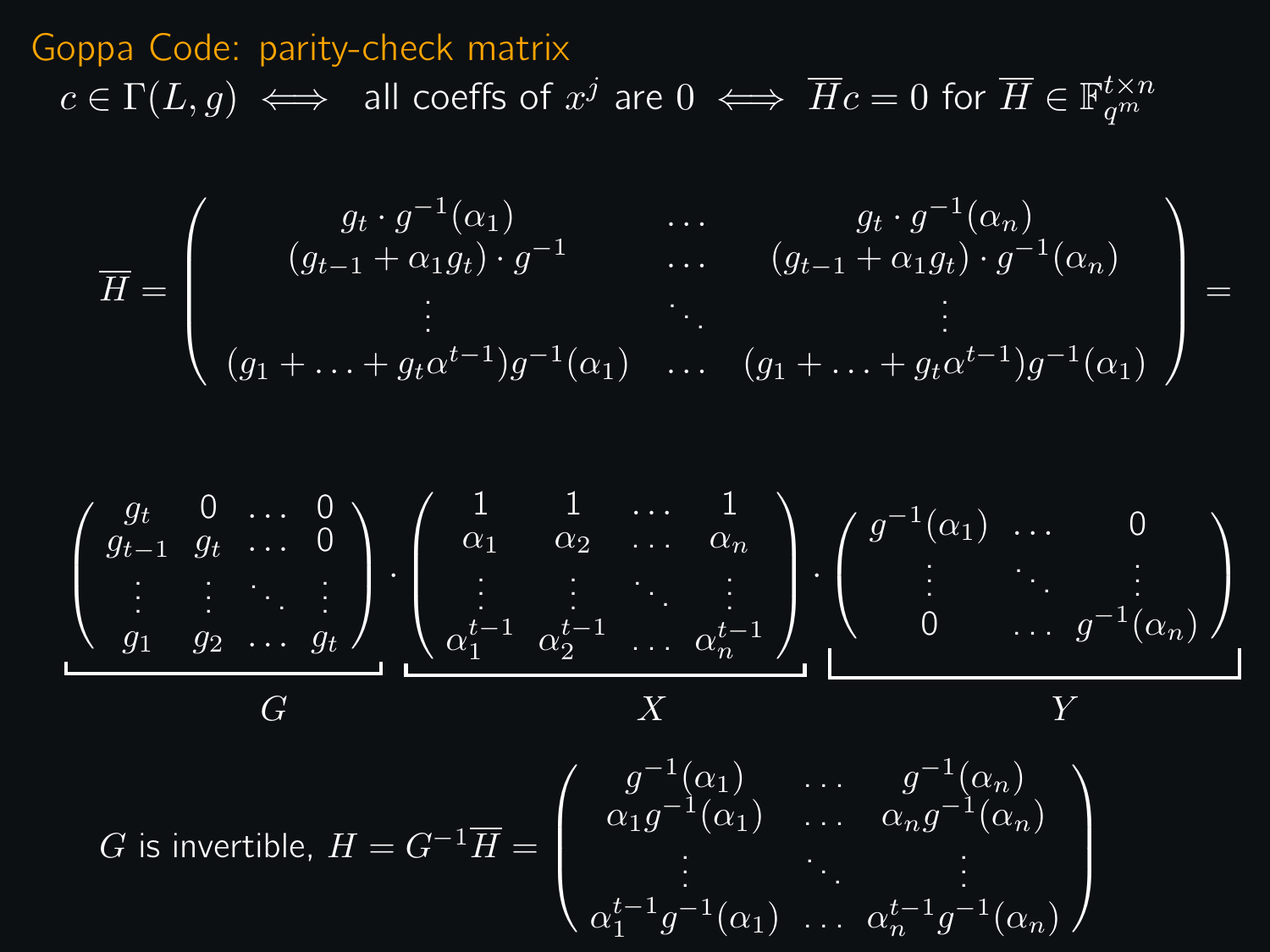$$
H = \left(\begin{array}{ccc} g^{-1}(\alpha_1) & \cdots & g^{-1}(\alpha_n) \\ \alpha_1 g^{-1}(\alpha_1) & \cdots & \alpha_n g^{-1}(\alpha_n) \\ \vdots & \ddots & \vdots \\ \alpha_1^{t-1} g^{-1}(\alpha_1) & \cdots & \alpha_n^{t-1} g^{-1}(\alpha_n) \end{array}\right) \in \mathbb{F}_{q^m}^{t \times n}
$$

Obtain a matrix over  $\mathbb{F}_q^{tm\times n}$  by considering a natural bijection  $\mathbb{F}_{q^m}^{t\times n}\to\mathbb{F}_q^{tm\times n}$  using a fixed basis.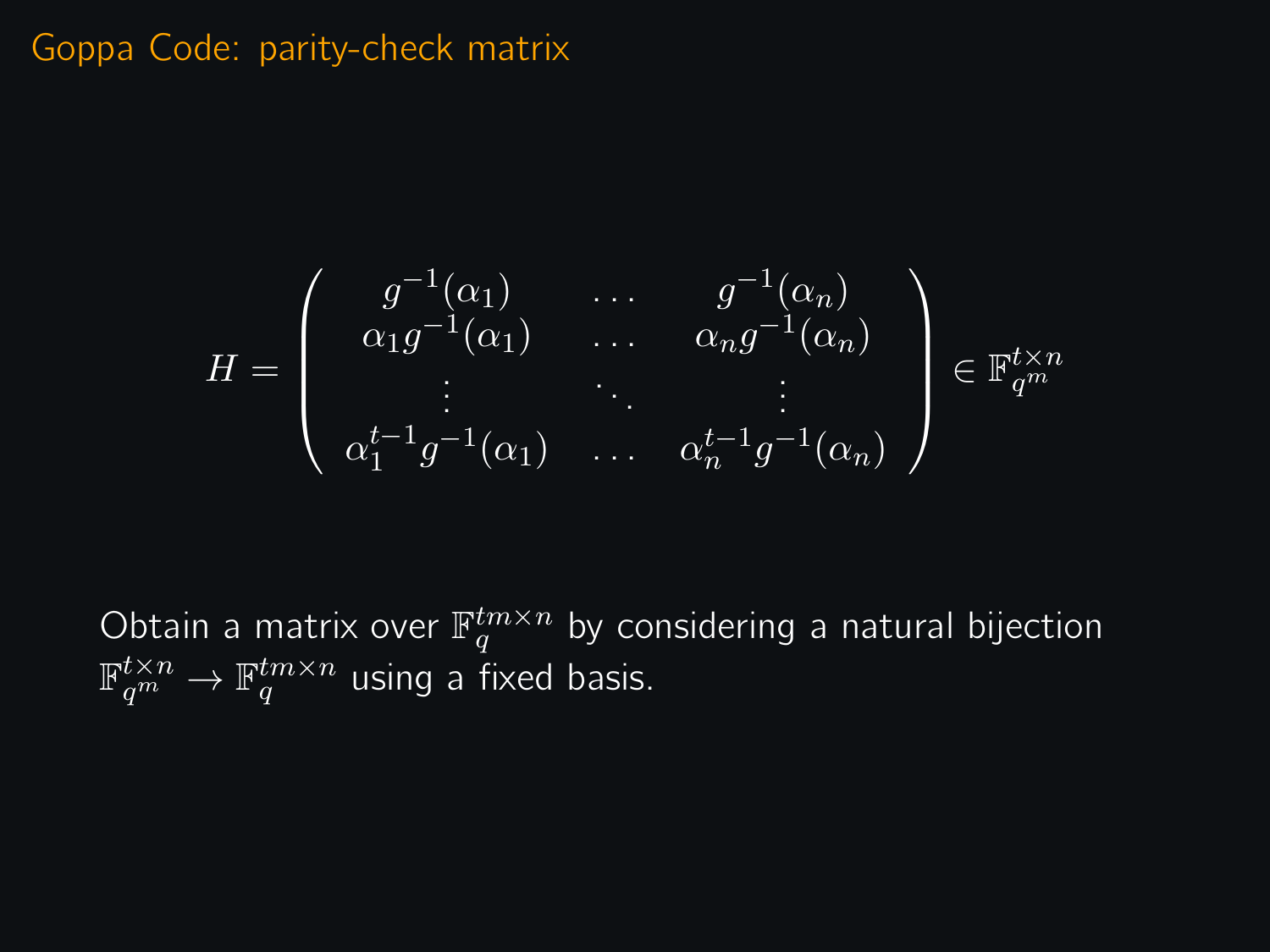#### Example

- $q = 2, m = 3, \mathbb{F}_{q^m} = \mathbb{F}_{2^3} \cong \mathbb{F}_2[x]/(x^3 + x + 1).$
- $g(x) = x^2 + x + 1$  irred. in  $\mathbb{F}_2$ , has roots in  $GF(2^2), GF(2^4)$ but not in  $GF(2^3)$ .
- Take  $L = \mathbb{F}_{2^3} = \{0, 1, \alpha, \alpha^2, \alpha + 1, \alpha^2 + \alpha, \alpha^2 + \alpha + 1, \alpha^2 + 1\},$ where  $\alpha^3 + \alpha + 1 = 0$ .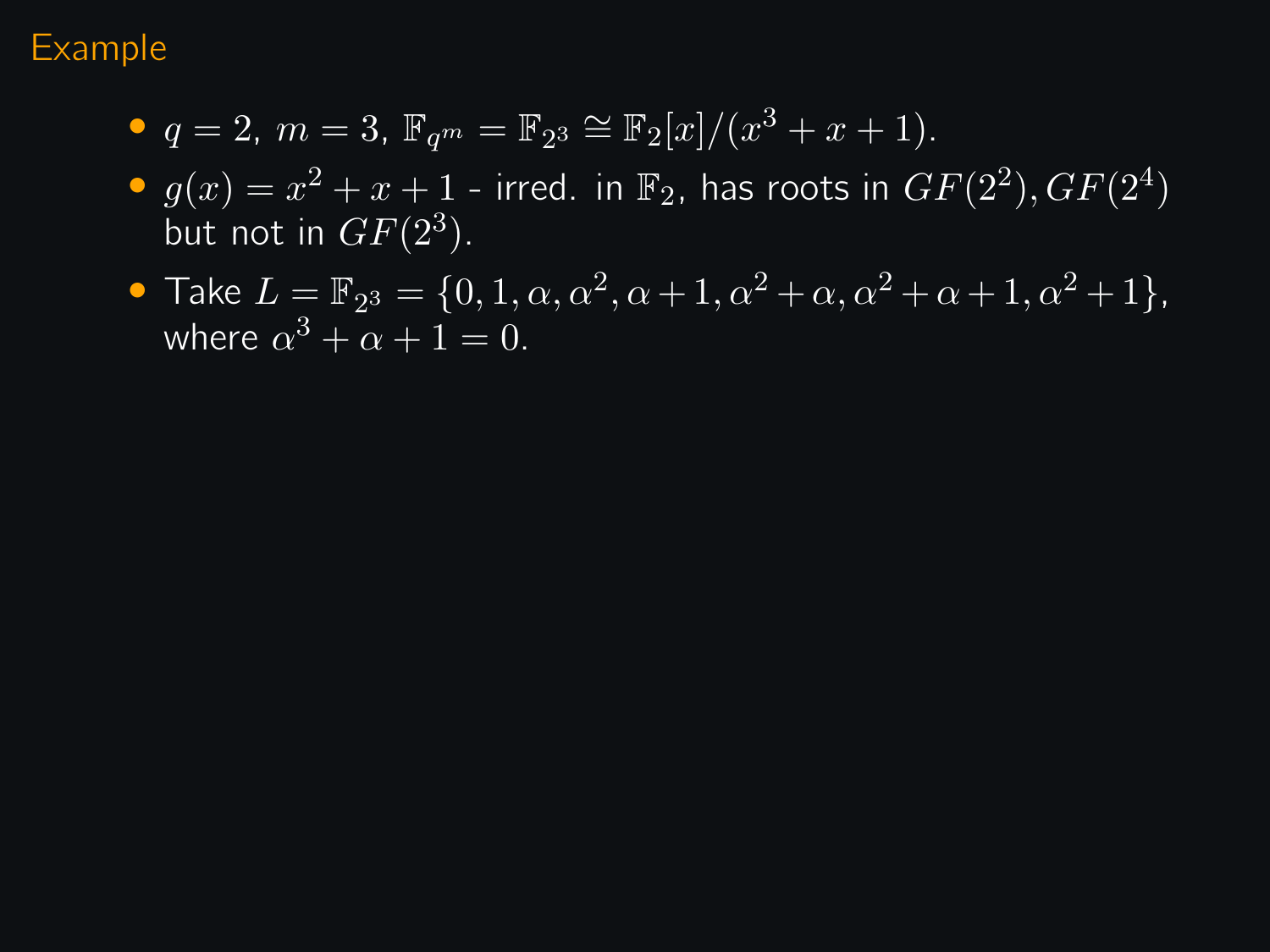#### Example

- $q = 2, m = 3, \mathbb{F}_{q^m} = \mathbb{F}_{2^3} \cong \mathbb{F}_2[x]/(x^3 + x + 1).$
- $g(x) = x^2 + x + 1$  irred. in  $\mathbb{F}_2$ , has roots in  $GF(2^2), GF(2^4)$ but not in  $GF(2^3)$ .
- Take  $L = \mathbb{F}_{2^3} = \{0, 1, \alpha, \alpha^2, \alpha + 1, \alpha^2 + \alpha, \alpha^2 + \alpha + 1, \alpha^2 + 1\},$ where  $\alpha^3 + \alpha + 1 = 0$ .

$$
\overline{H} = \begin{pmatrix} 1 & 1 & \alpha^2 & \alpha^4 & \alpha^2 & \alpha & \alpha & \alpha^4 \\ 0 & 1 & \alpha^3 & \alpha^6 & \alpha^5 & \alpha^5 & \alpha^6 & \alpha^2 \end{pmatrix} \text{ over } \mathbb{F}_{2^3}
$$

$$
H = \begin{pmatrix} 1 & 1 & 0 & 0 & 0 & 0 & 0 & 0 \\ 0 & 0 & 0 & 1 & 0 & 1 & 1 & 1 \\ 0 & 0 & 1 & 1 & 1 & 0 & 0 & 1 \\ 0 & 0 & 1 & 1 & 1 & 0 & 0 & 1 \end{pmatrix}
$$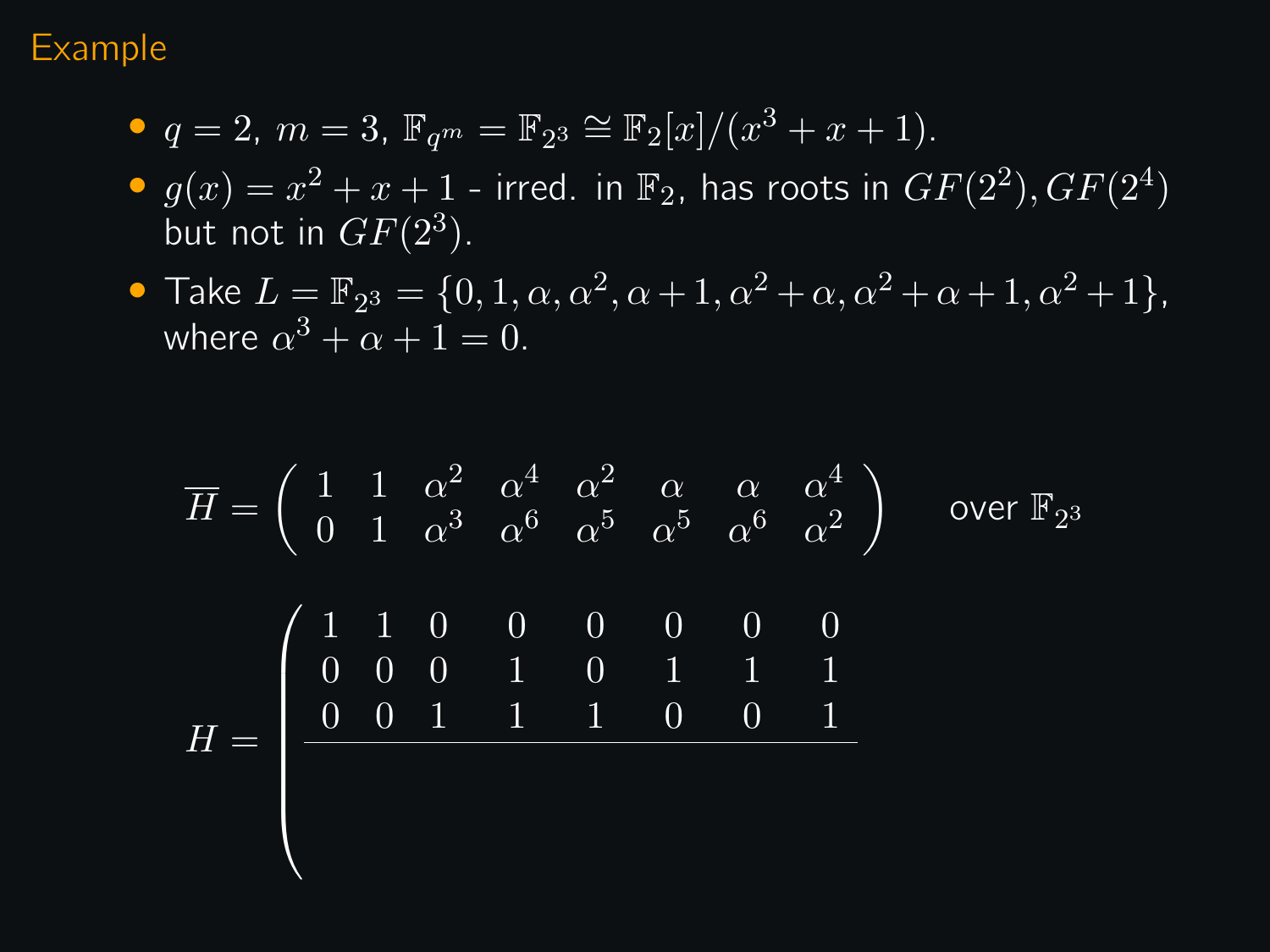#### Example

- $q = 2, m = 3, \mathbb{F}_{q^m} = \mathbb{F}_{2^3} \cong \mathbb{F}_2[x]/(x^3 + x + 1).$
- $g(x) = x^2 + x + 1$  irred. in  $\mathbb{F}_2$ , has roots in  $GF(2^2), GF(2^4)$ but not in  $GF(2^3)$ .
- Take  $L = \mathbb{F}_{2^3} = \{0, 1, \alpha, \alpha^2, \alpha + 1, \alpha^2 + \alpha, \alpha^2 + \alpha + 1, \alpha^2 + 1\},$ where  $\alpha^3 + \alpha + 1 = 0$ .

$$
\overline{H} = \begin{pmatrix}\n1 & 1 & \alpha^2 & \alpha^4 & \alpha^2 & \alpha & \alpha & \alpha^4 \\
0 & 1 & \alpha^3 & \alpha^6 & \alpha^5 & \alpha^5 & \alpha^6 & \alpha^2\n\end{pmatrix} \text{ over } \mathbb{F}_{2^3}
$$
\n
$$
H = \begin{pmatrix}\n1 & 1 & 0 & 0 & 0 & 0 & 0 & 0 \\
0 & 0 & 0 & 1 & 0 & 1 & 1 & 1 \\
0 & 0 & 1 & 1 & 1 & 0 & 0 & 1 \\
\hline\n0 & 1 & 1 & 1 & 1 & 1 & 1 & 1 \\
0 & 0 & 0 & 1 & 1 & 1 & 0 & 1 \\
0 & 0 & 0 & 1 & 1 & 1 & 1 & 0\n\end{pmatrix} \text{ over } \mathbb{F}_{2}
$$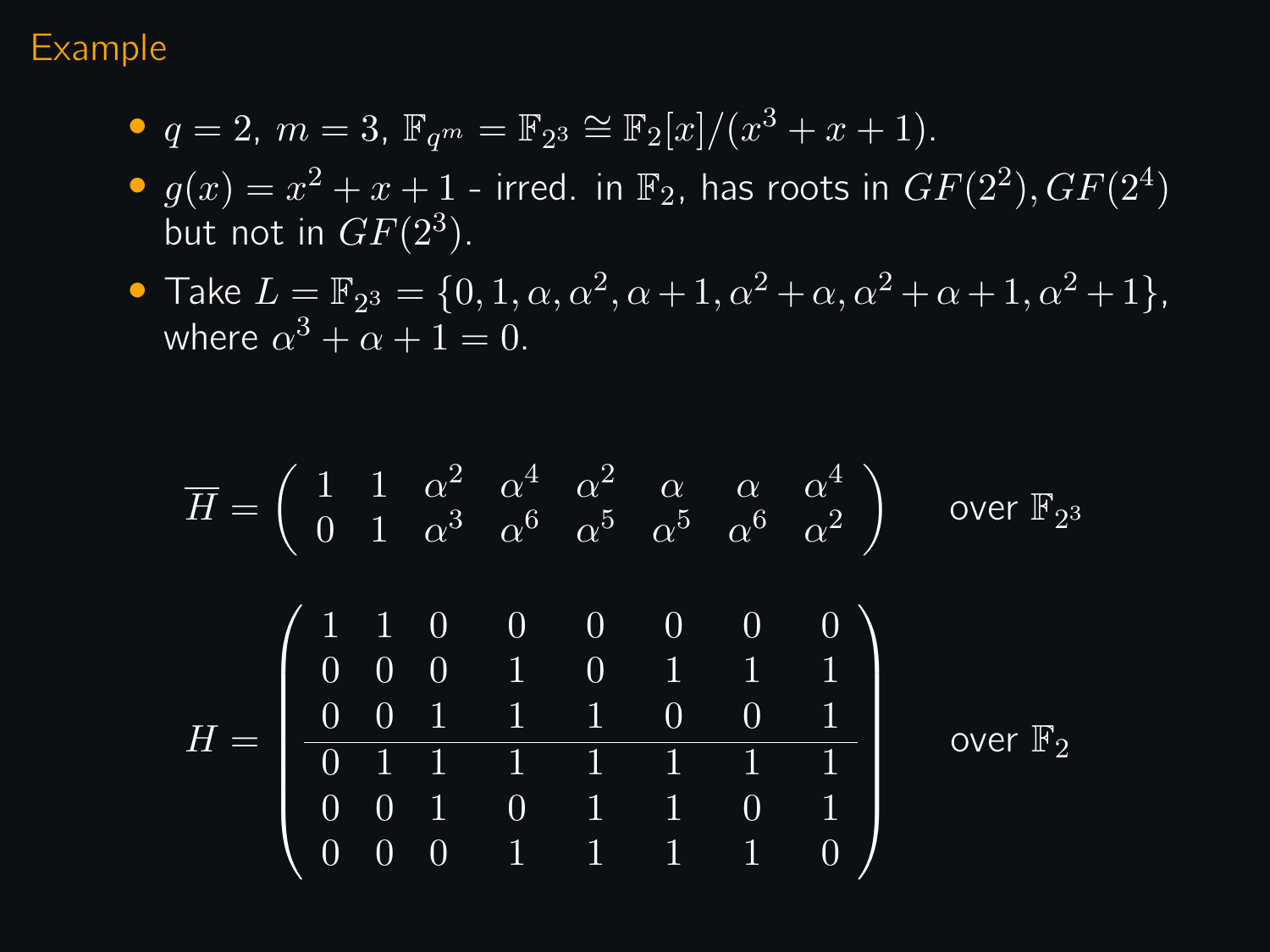#### Decoding Goppa codes

• Minimal distance of  $\Gamma(L, g)$  is  $d \ge t + 1$ . For  $q = 2$  and  $q$  – separable,  $d \geq 2t + 1$  (exercise)

\n- \n
$$
y = (y_1, \ldots, y_n) = (c_1, \ldots, c_n) + (e_1, \ldots, e_n)
$$
 - received word,  $\omega(e) \leq \lfloor \frac{d-1}{2} \rfloor$ .\n
\n- \n $\mathcal{B} = \{i \mid e_i \neq 0\}$  - error-positions,  $|\mathcal{B}| = \omega(e)$ \n
\n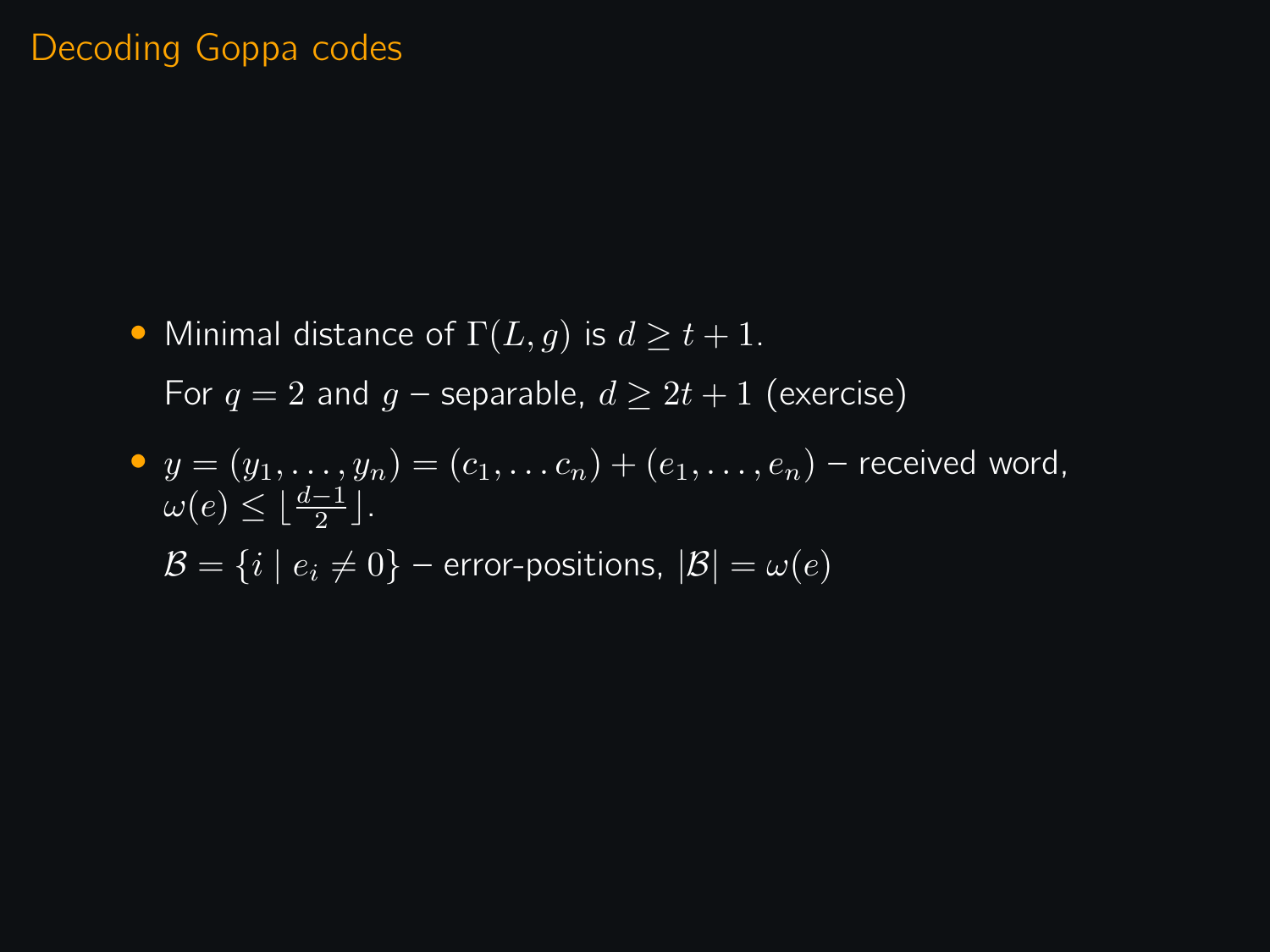#### Decoding Goppa codes

• 
$$
s(x) = \sum_i \frac{y_i}{x - \alpha_i} = \sum_i \frac{e_i}{x - \alpha_i} \mod g(x)
$$
 – syndrome of *y*.

• Two helping polynomials:

$$
\sigma(x) = \prod_{i \in \mathcal{B}} (x - \alpha_i) - \text{ error location polynomial}
$$

$$
w(x) = \sum_{i \in \mathcal{B}} e_i \prod_{j \in \mathcal{B}, j \neq i} (x - \alpha_j)
$$

$$
\bullet
$$
 Facts:

(1) 
$$
e_k = \frac{w(\alpha_k)}{\sigma'(\alpha_k)} \ \forall \ k \in \mathcal{B}
$$
  
(2)  $\sigma(x)s(x) = w(x) \mod g(x)$ 

• deg  $\sigma(x) = |\mathcal{B}| = \omega(e)$ , deg  $w(x) = \omega(e) - 1$ 

• We have  $\deg g = t$  equations,  $2\omega(e) - 1$  unknowns. Since  $\omega(e) < (t-1)/2$ , we can determine  $e_k$ 's.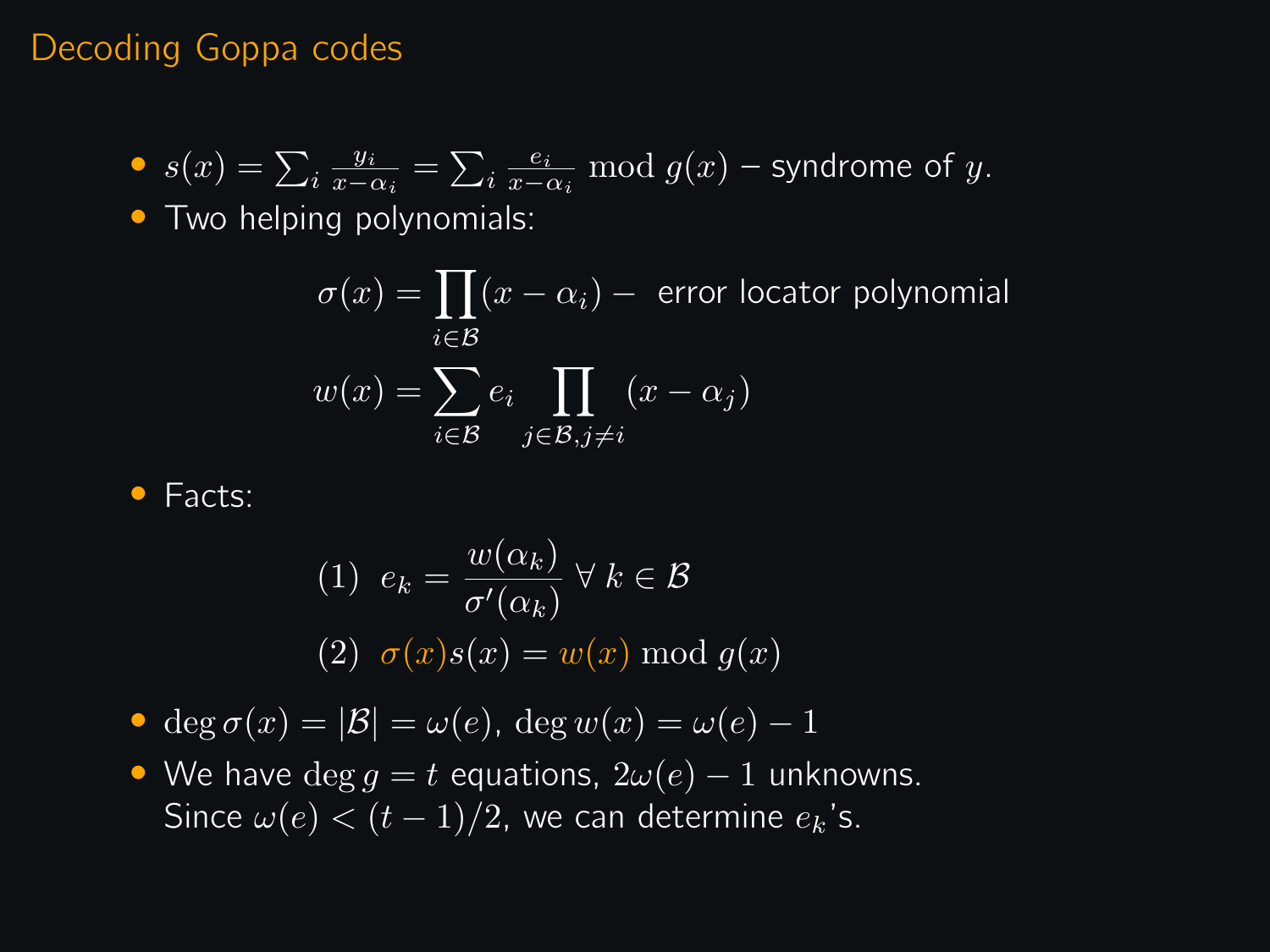Part II

# Goppa Code in Classic McEliece

according to the 3rd round submission <https://classic.mceliece.org/nist/mceliece-20201010.pdf>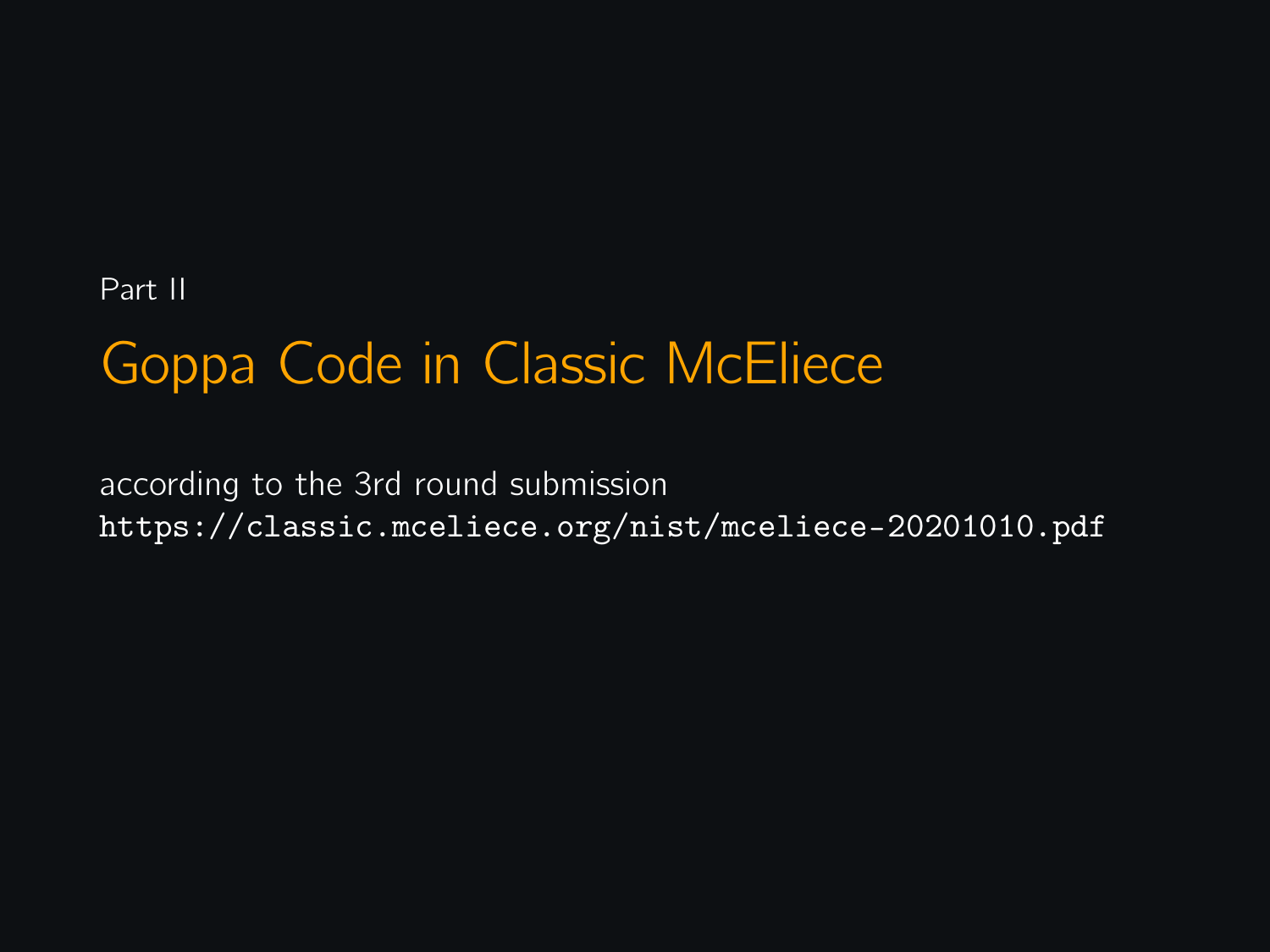#### Keys in Classic McEliece

- sk =  $g, (\alpha_1, \ldots, \alpha_n)$  a compact description of Goppa code
- pk =  $(\mathbf{I}_{tm}|T) \in \mathbb{F}_2^{tm \times n}$  systematic form of  $H$  a parity-check matrix of the code
- there are parameter sets which use a 'semi-systematic' form of  $H$

Assumption: pk is indistinguishable from a random binary matrix. Also implicitely: pk is useless in making decoding efficient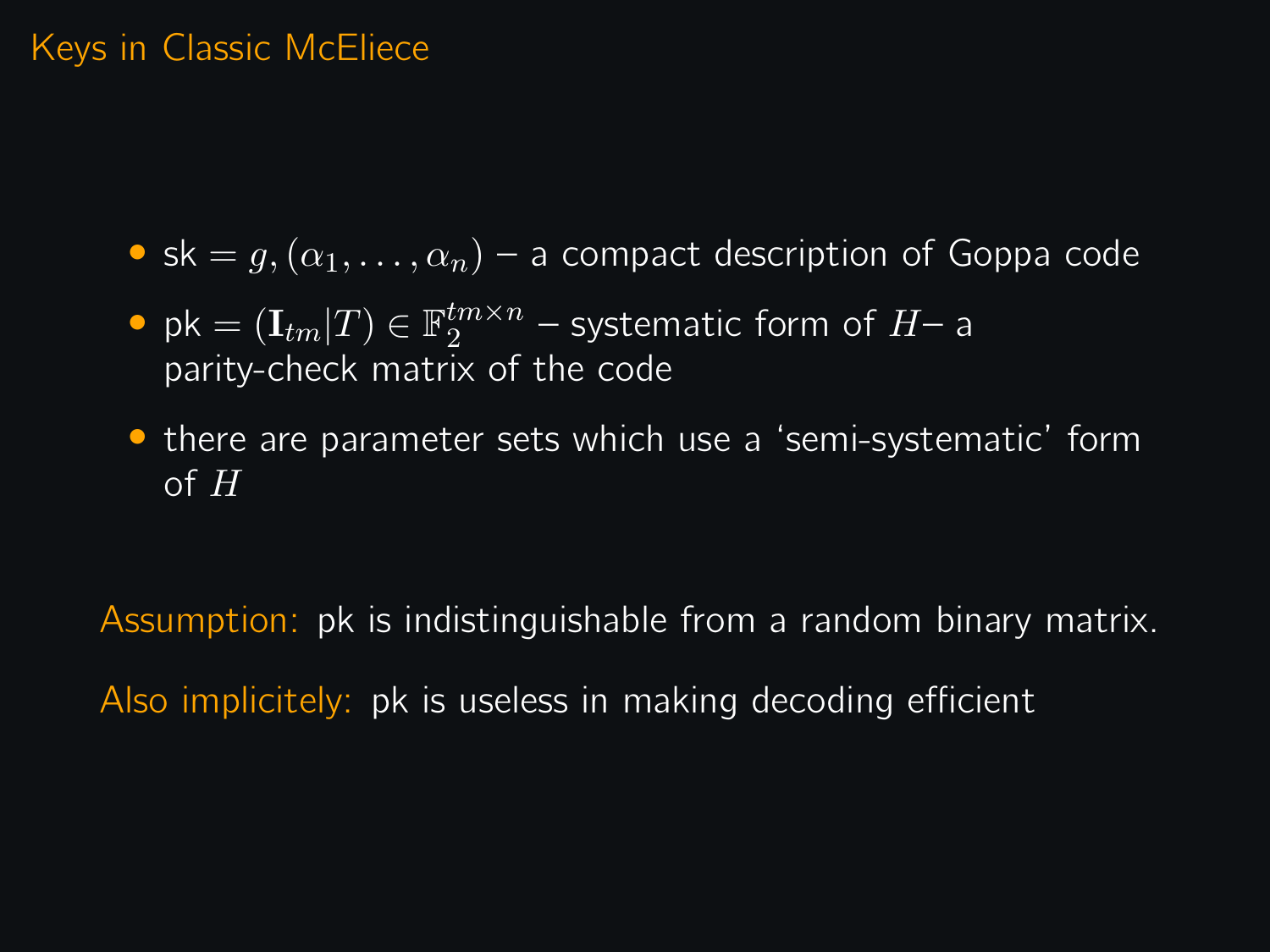- Attack: "Support splitting algorithm"<sup>1</sup>
- the attack is based on finding permutation equivalent code
- main idea: enumerate (almost) all irred.  $q$ , asymptotic cost  $\approx 2^{mt}$ . This is much more costly than ISD

 $1$ N. Sendrier. Finding the permutation between equivalent codes: the support splitting algorithm, 2020

P. Loidreau, N. Sendrier Weak keys in the McEliece public-key cryptosystem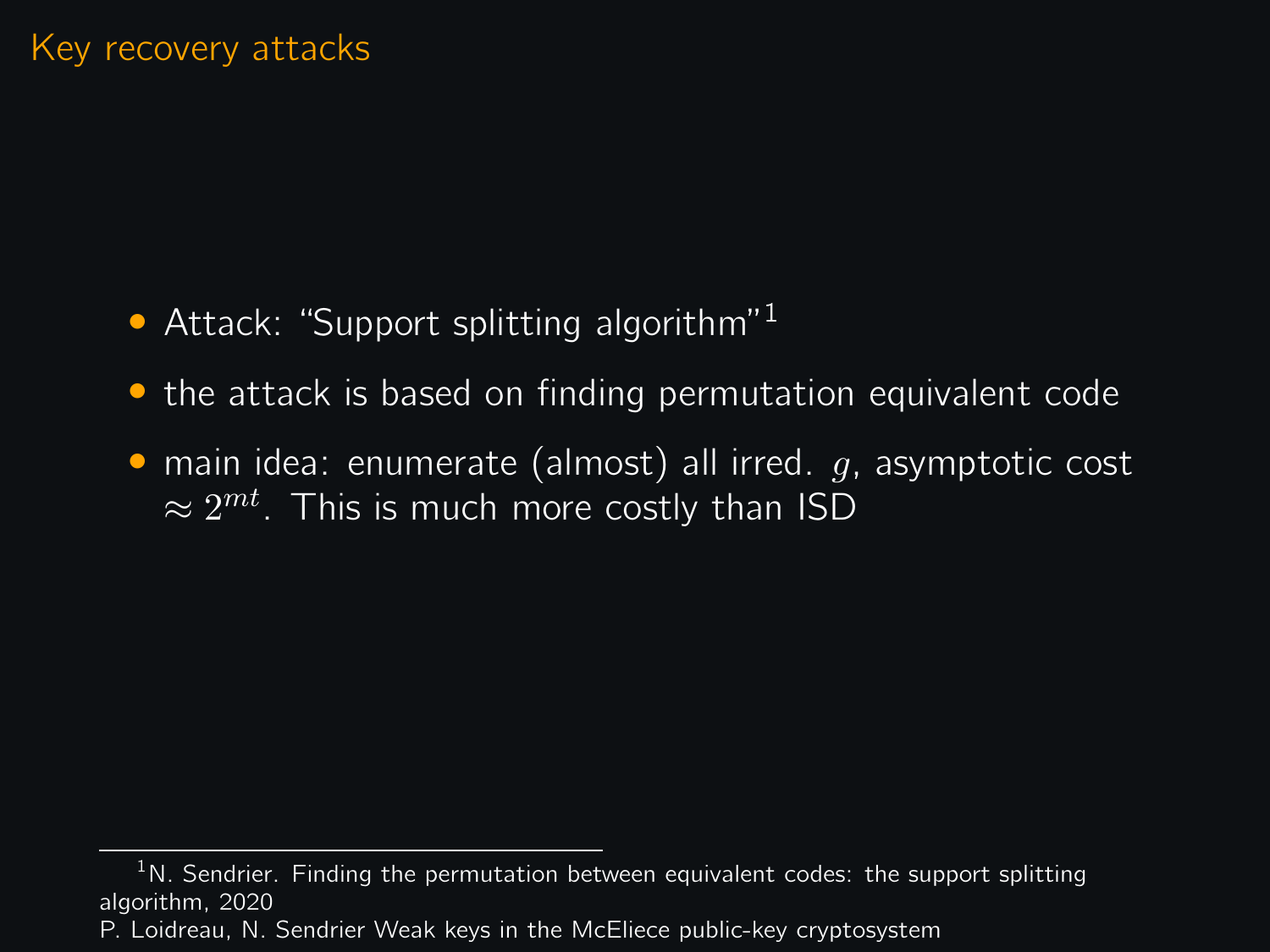#### Other security considerations<sup>3</sup>

• McEliece/Niederreiter key pair is often described as

 $sk = H$  (structured) pk =  $M \cdot H \cdot P$ ,

P -permutation matrix,  $M$  - random non-singular.

• As described in Classic McEliece,  $P = I_n$ .

 $2V$ . M. Sidelnikov, S. O. Shestakov, On insecurity of cryptosystems based on generalized Reed-Solomon codes

 $^3$ based on D. Engelbert, R. Overbeck, and A. Schmidt. A Summary of McEliece-Type Cryptosystems and their Security